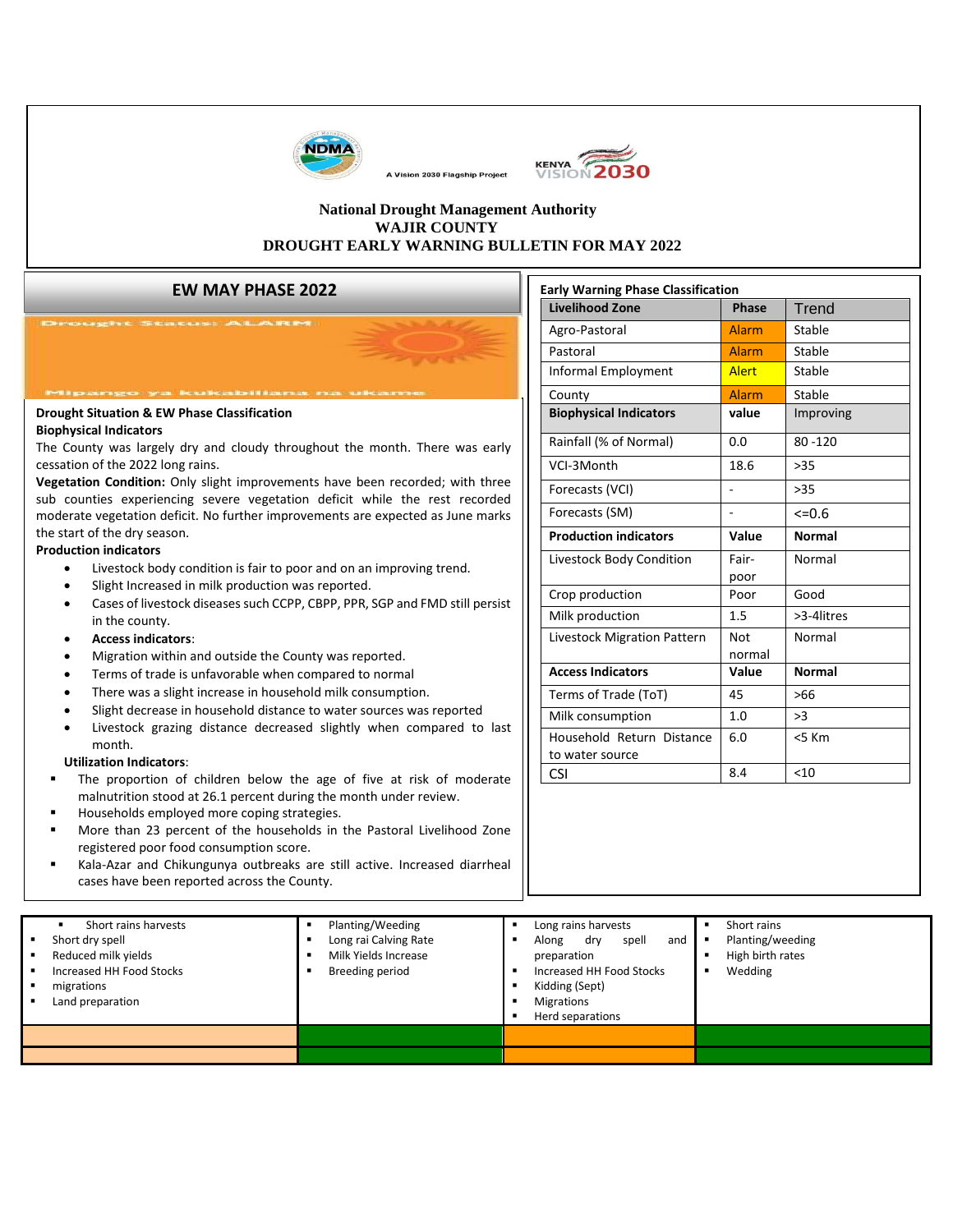# **1.0 CLIMATIC CONDITION**

#### **1.1 Rainfall performance**

The month was characterized by dry weather conditions across the County. No rains were received throughout the month despite the anticipated average rains projected by the Kenya Meteorological Department.

The current Normalized Difference Vegetation Index (NDVI) is below average, although it indicates slight improvement when compared to the previous month as shown in the figure below. This is attributed to improvement in vegetation condition following the rains received in the last week of April 2022.



**Figure 1: Rainfall and NDVI Trend**

### **1.2 Amount of rainfall and spatial Distribution**

The month of May usually marks the cessation of the Long Rains (March-April-May) season. No rains were received throughout the month despite the anticipated average rains projected by the Kenya Meteorological Department.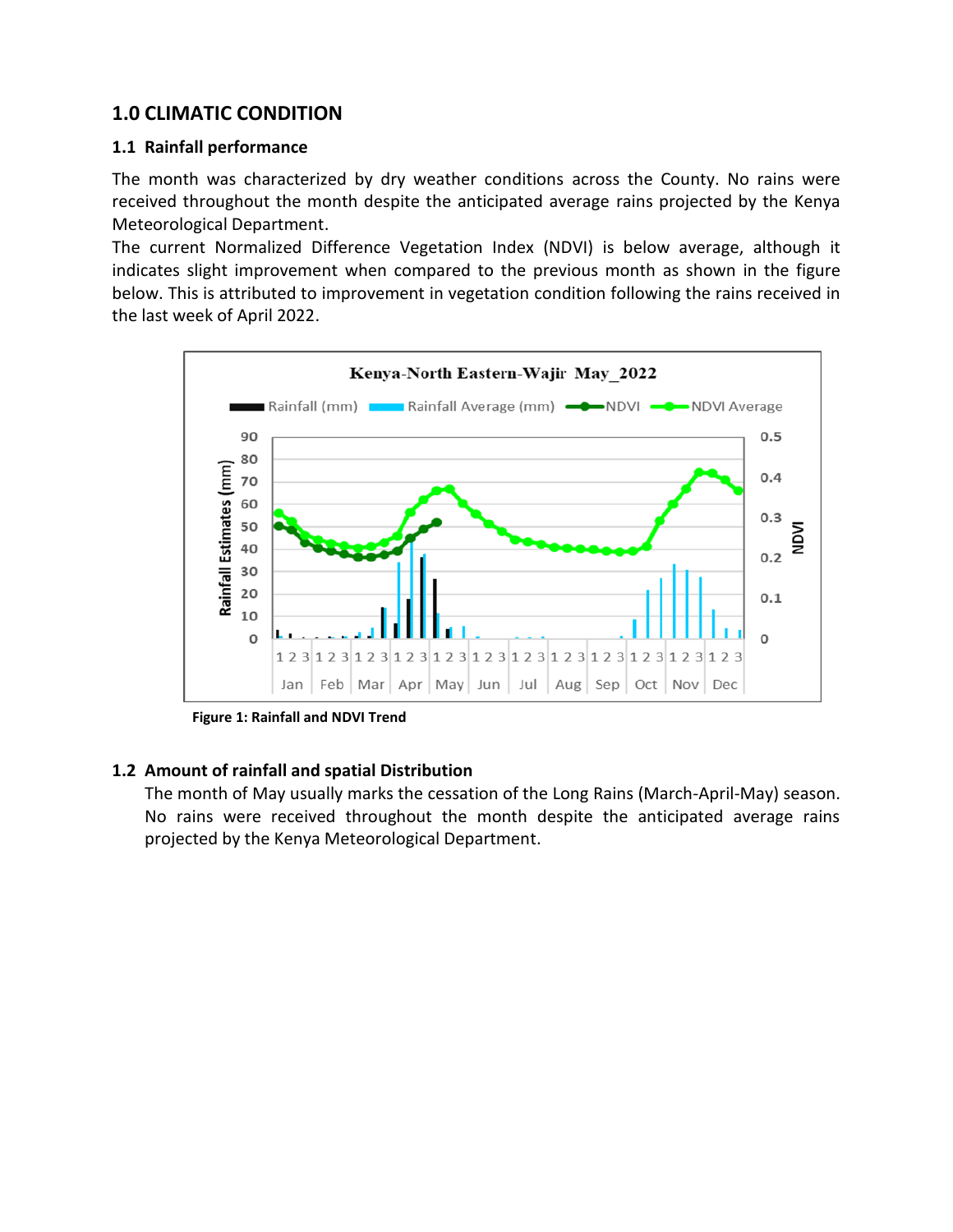#### **2.0 IMPACTS ON VEGETATION AND WATER**

### **2.1 Vegetation Condition**

### **2.1.1 Vegetation condition index (VCI**)

No significant improvement in vegetation condition has occurred, with the three sub counties of Eldas, Wajir South and Wajir West experiencing severe vegetation deficit. Generally, the Vegetation Condition Index for Wajir County improved slightly from 14.8 in April 2022 to 18.6 in the current month.

This slight improvement in vegetation cover is attributed to the rains received in the last week of April 2022 in some parts of the County. No improvements are likely to occur as May normally marks the end of MAM long rainy season.





### **2.1.2 Pasture**

- The pasture condition is poor despite the slight rains received in the last week of April 2022. This is attributed to the degradation of the rangelands. This degradation has also resulted in poor palatability of the available forage.
- When compared to similar previous periods, the pasture condition is poor across the livelihood zones due to the below normal rains experienced over most parts of the County.
- The quality and quantity of pasture is still poor due to suppressed regeneration of pasture occasioned by depressed rainfall and rangelands degradation.

### **2.1.3 Browse**

- The current browse condition is deteriorating from fair to poor. There was moderate regeneration of browse in some parts of the County. However, this improved browse in parts of the County may not last for long due to high concentration of pastoralistsin those areas that experienced improved vegetation.
- The quality and quantity of browse is generally poor across the County, except in some parts of the Pastoral Livelihood Zone. Most areas in the Agro-Pastoral and Pastoral Livelihood Zones have so far registered slow recovery in browse regeneration as the rains were generally inadequate.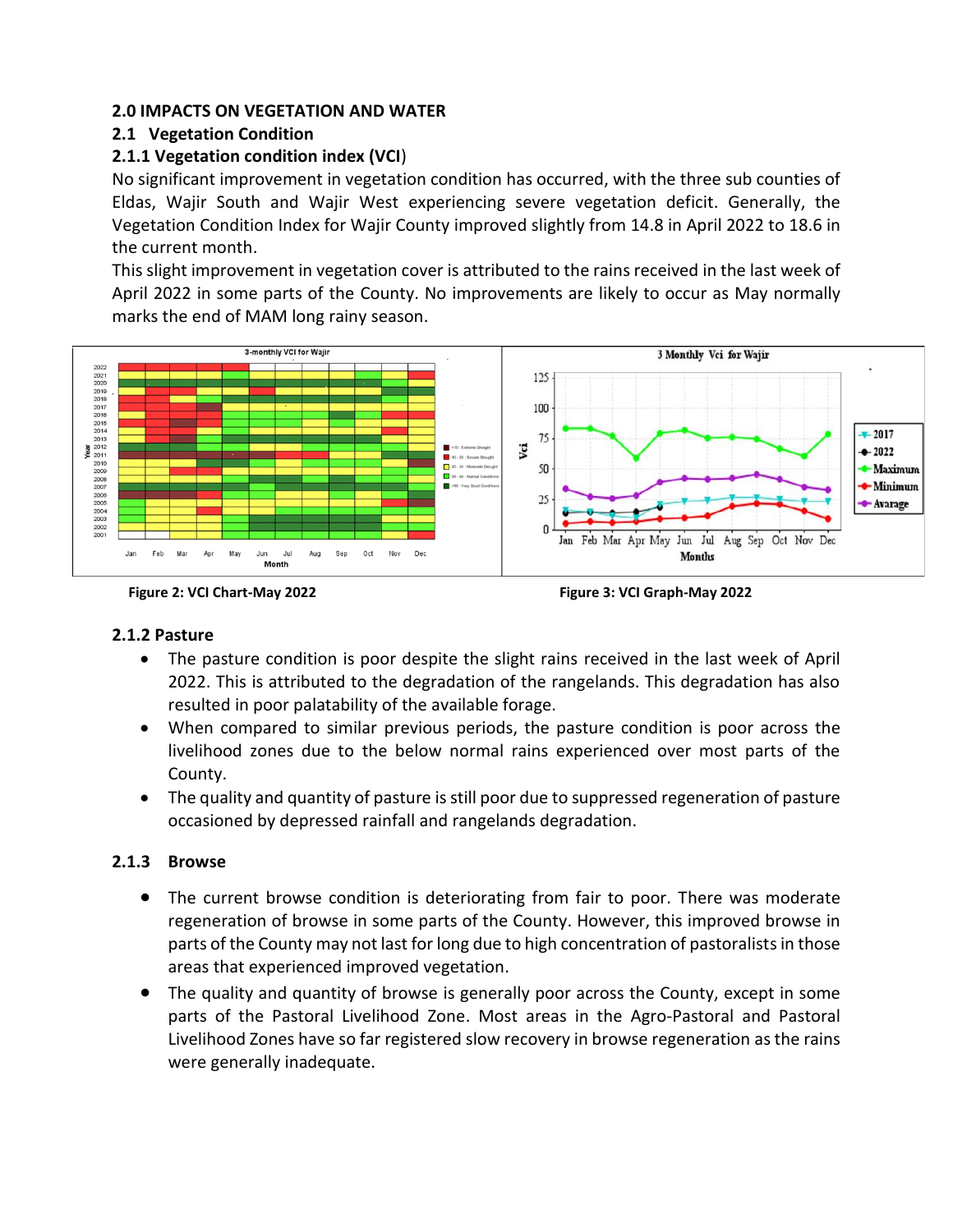• Browse condition is expected to deteriorate across the County, even in areas that experienced regeneration. The cumulative impact of the failed rainy seasons in four consecutive seasons continue to affect browse and pasture condition across the livelihood zones.

#### **2.2 Water Sources**

#### **2.2.1 Sources**

- Major water sources utilized for both human and livestock use are boreholes, water pans, shallow wells and low-scale water trucking for areas that have no permanent source of water.
- Water levels in water-pans varies, with most of the water-pans being moderately recharged.
- When compared to similar good season, the current water condition is within the normal range since most of the water pans are currently moderately recharged. However, the water situation in the County is expected to deteriorate given that no rains were received in the month of May 2022.

#### **2.2.2 Household access and Utilization**

- The average household trekking distance to water sources remained stable at 6KM when compared to the previous month. This stability in household distance to water sources is due to the moderate recharging of water sources following the rains received in many parts of the County during the last week of April 2022.
- The reported distance in May is the same as dry year's average distance.
- Average water consumption per person per day slightly increased when compared to the previous month.
- This slight increase in water consumption is attributed to the recharging of the water sources across the livelihood zones.



**Figure 4: Household Return distance to Water sources**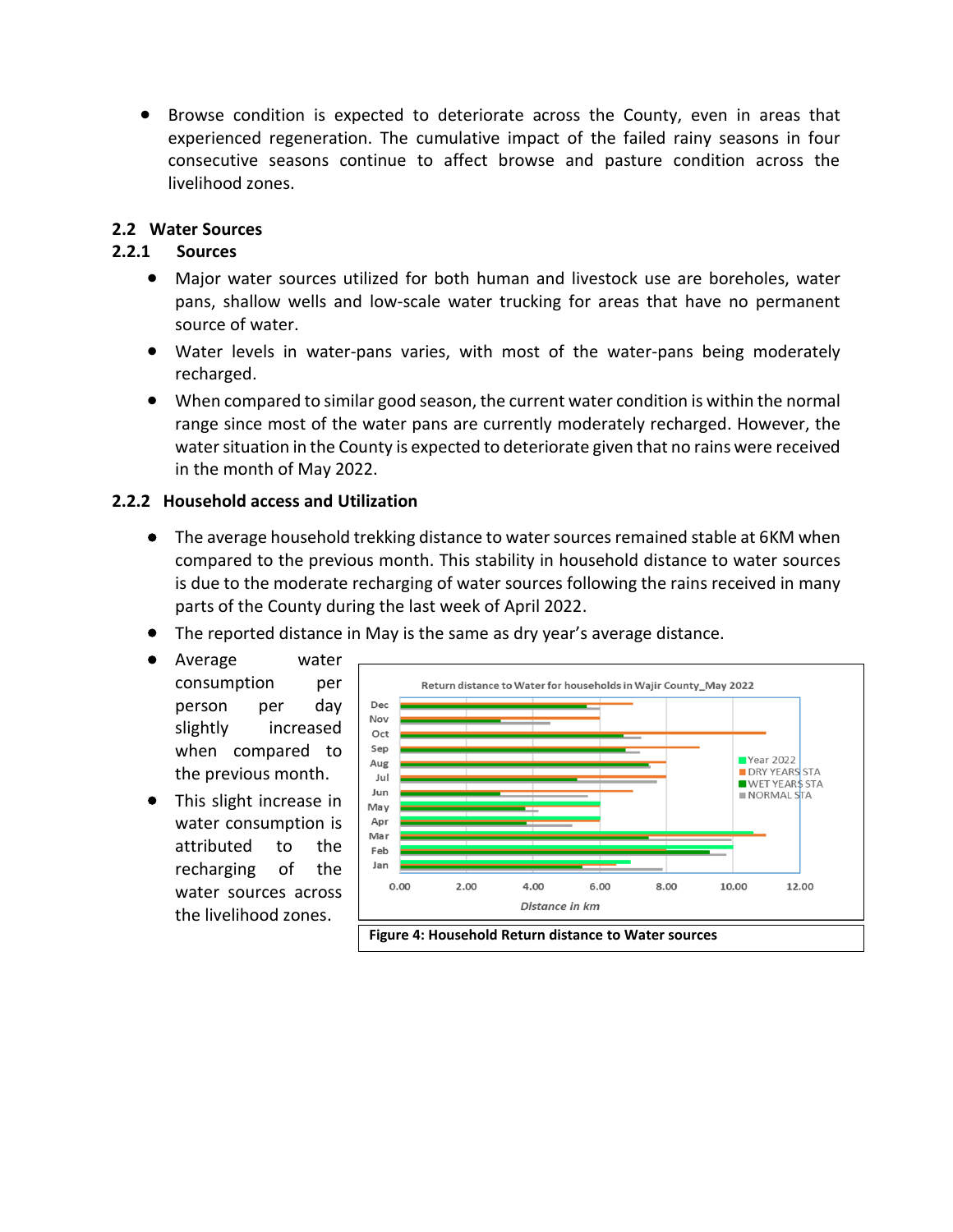#### **2.2.3 Livestock access**

- The current grazing distance to water sources stabilized at an average of 9KM when compared to the previous month.
- This stability is due to the recharge of water sources, particularly near the grazing areas.
- The trend is expected to deteriorate as pastoralists migrate further from the water sources in search of browse and pasture for their livestock.
- Distance from grazing areas to water sources varies according to livelihood zones, with the highest distance to grazing area reported in the Pastoral



Livelihood Zone and lowest in the Agro-Pastoral Livelihood Zone.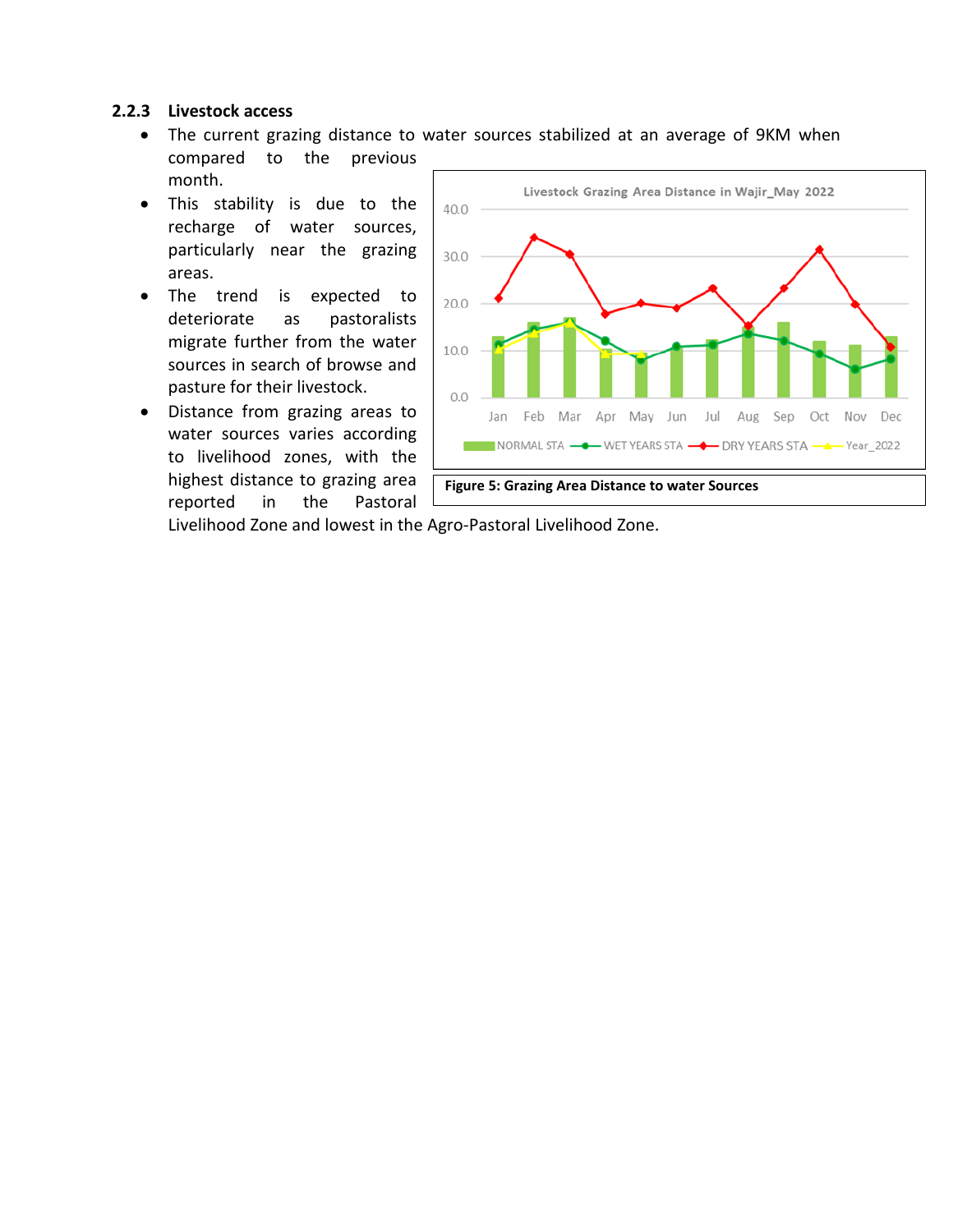# **3.0 PRODUCTION INDICATORS**

### **3.1 Livestock production**

### **3.1.1 Livestock Body Condition**

- The current livestock body condition ranges from fair to poor and on a deteriorating trend, except in some parts of the Pastoral Livelihood Zone that experienced browse regeneration.
- When compared to similar previous periods, the current condition is not normal due to poor forage, increased grazing distance and high livestock migration attributed to the inadequate rains received in the last four consecutive seasons.
- The livestock body condition is expected to deteriorate as the 2022 long rains season was characterised by poor distribution, late onset and early cessation.

### **3.1.2 Livestock Diseases**

There was an upsurge in endemic livestock diseases such as Sheep and Goat Pox (SGP), contagious caprine pleuropneumonia (CCPP) and Peste des petit ruminants (PPR). There were also cases of bloating due to abomasal impaction and lush pasture. There is the need to heighten livestock disease monitoring and surveillance as the County is expected to witness high livestock migration within and outside the County.

### **3.1.3 Milk Production**

- Average household milk production per day in May 2022 increased slightly when compared to the previous month although it was still lower than the long-term average.
- This slight increase in milk production is due to slight regeneration of browse that improved livestock body condition following the moderate rains received over most parts of the County in



the last week of April **Figure 6: Milk production-May 2022**

2022. However, milk production is expected to start deteriorating given the early cessation of the 2022 long rains.

• Available milk is derived from cattle, camel and small stocks.

## **3.2 CROP PRODUCTION**

The main crops produced in the County during the long rains season are maize, sorghum and cow peas and is mainly practised in the Agro-Pastoral Livelihood Zone. Crop production, for both rain-fed and irrigated agriculture, is projected to be below normal due to the poor performance of the 2022 long rains.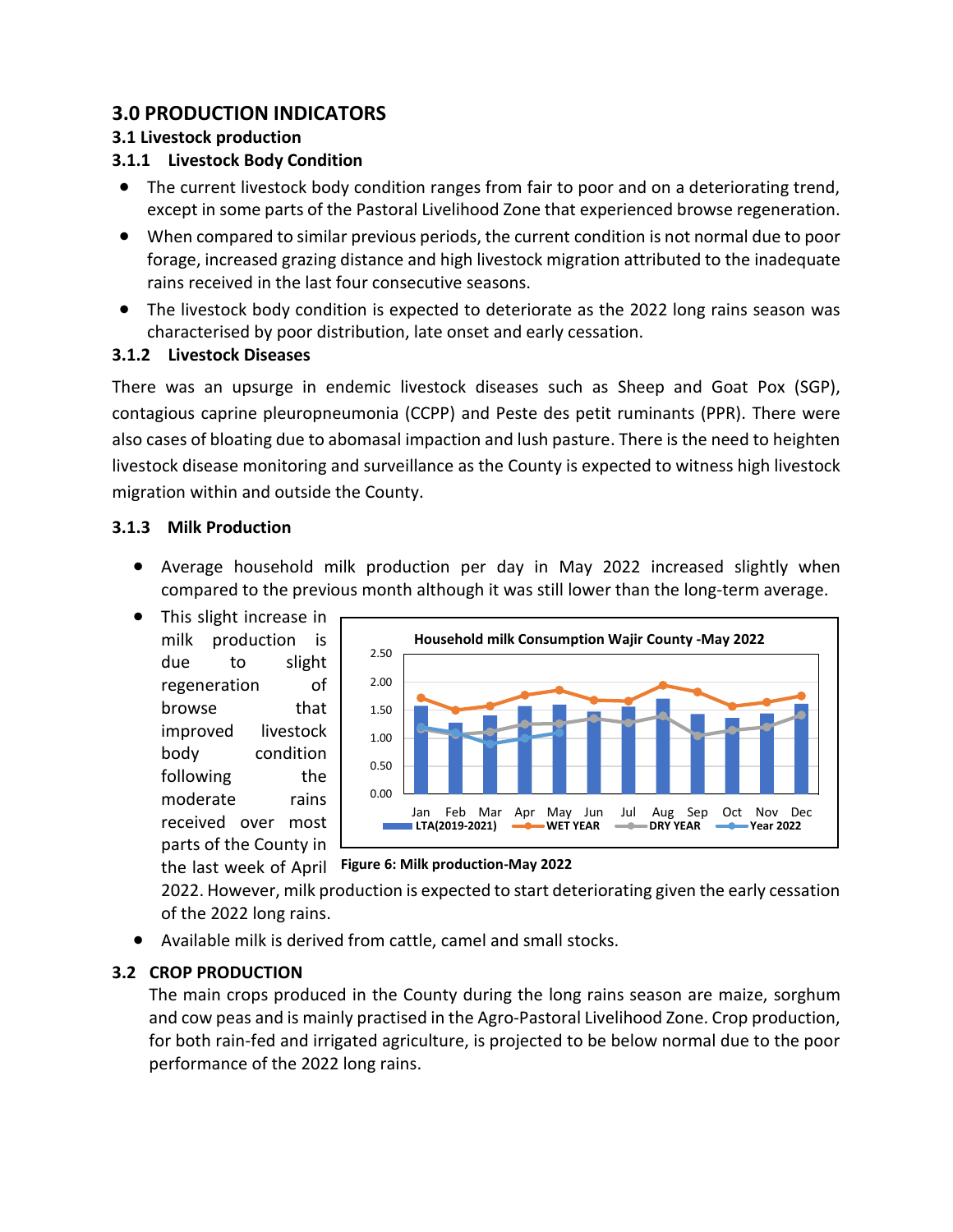## **4.0 MARKET PERFORMANCE**

### **4.1. LIVESTOCK MARKETING**

#### **Cattle Prices**

•The price of a 4-year-old medium-size bull currently stands at an average of KES.15,100. When

compared to the previous month, cattle prices increased by approximately eight percent.

- •The increase in price is attributed to the slightly improved livestock body condition due to the regeneration of browse in areas that received better rains this season.
- •The reported prices of cattle in the month under review were however still lower than the short term, dry and wet year average prices despite the slight increase during the month under review.



#### **4.1. 2 Small Ruminant (Goat price)**

- The price of a medium sized goat increased by seven percent from KES. 2,800 in April 2022 to
- KES. 3,000 in the month under review. However, the average price is still below the long term, bad season and good season average prices.
- The slight increase in prices is due to enhanced livestock body condition resulting from forage regeneration during the 2022 long rains season.
- The highest prices were recorded in the urban areas and lowest in the rural areas. **Camel price**



- There was an increase in camel prices from KES. 22,500 in April to KES. 25,000 in the month under review. This is due to low supply and high demand in the market.
- The current price is below the short term, wet and dry year's average prices.
- However, the prices are projected to start declining owing to the poor performance of the 2022 long rains that has resulted in poor vegetation condition across the livelihood zones.

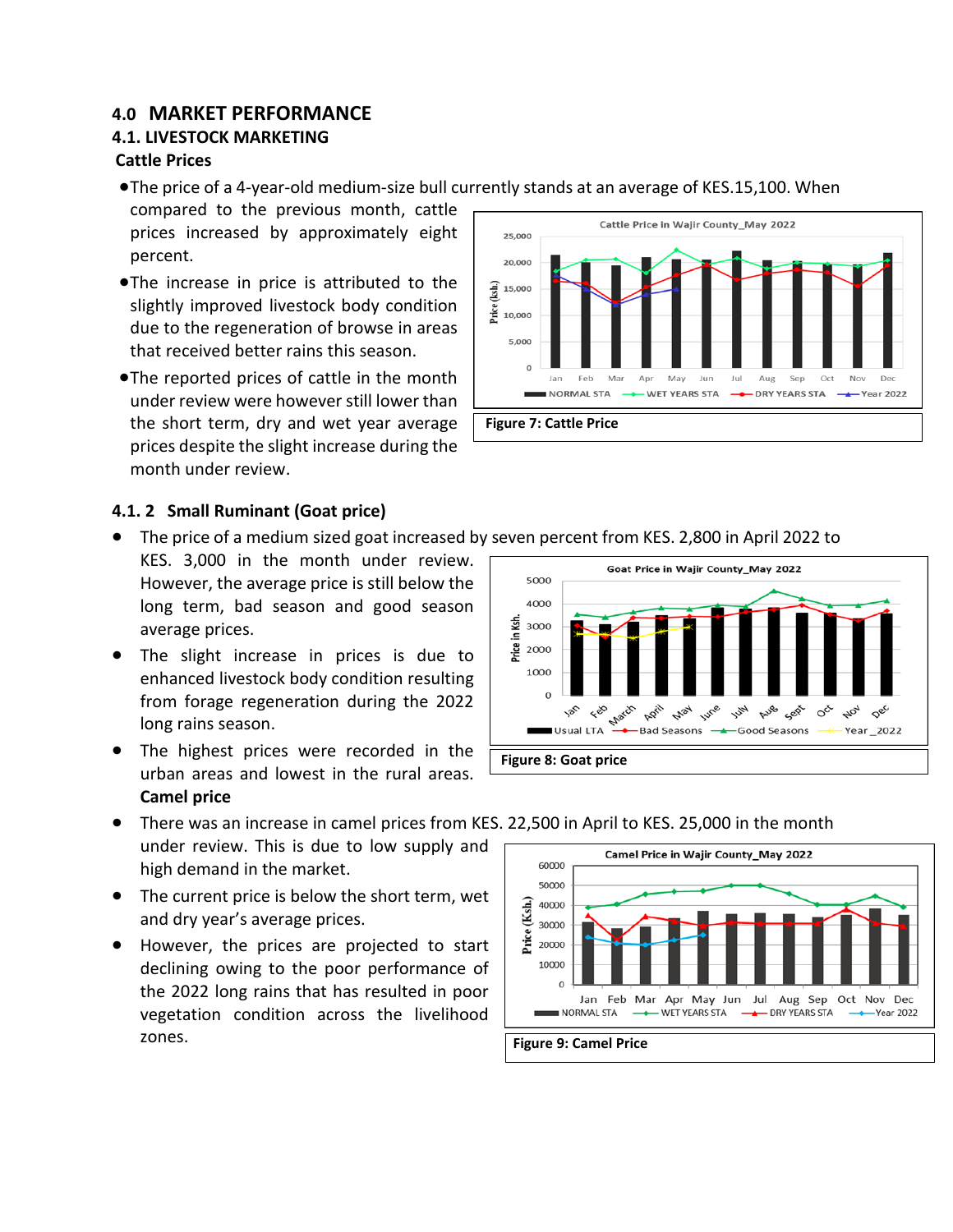### **4.2 CROP PRICE**

#### **4.2.1 Maize**

- Current average maize price is approximately KES. 67 per kilogram. This is still very high when compared to the short term,
	- wet and dry year's average prices.
- This high maize prices are attributed to reduction in supply and increased demand by the pastoralists. The product is largely outsourced which sometimes results in reduced supply.
- The highest prices were recorded in the rural areas and lowest recorded in the urban area where the product is readily available.



### **4.3 Terms of Trade (TOT)**

- Figure 11 summarises the current trend in the terms of trade between goats and maize prices when compared to the previous month.
- The ToT improved from 41.8 in April 2022 to 45 during the month under review. This slight improvement is attributed to the slight improvement in goat prices.
- However, the Terms of Trade (measured by the goat to maize terms of trade) is still unfavourable due to the below average goat prices and high maize prices in the market.



• The below normal livestock prices have resulted in reduced household access to food and income.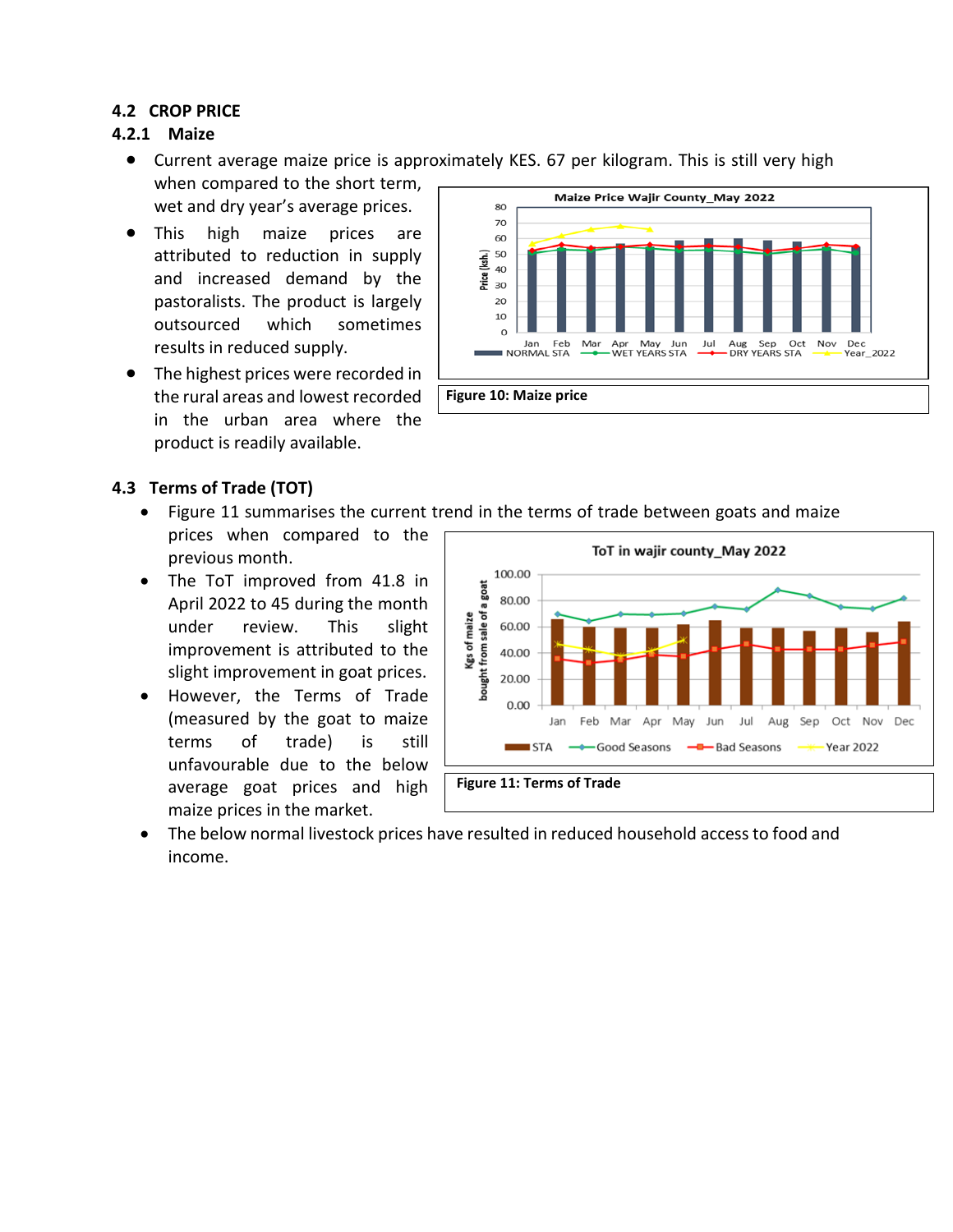## **5.0 FOOD CONSUMPTION AND NUTRITION STATUS**

### **5.1 MILK CONSUMPTION**

- Household milk consumption per household per day stood at an average of one litre in May 2022.
- There was a slight increase in milk consumption and it's attributed to slight increase in milk production and availability.
- The current average household milk consumption per household per day is below the long-term and wet years' average and it is attributed to the failed 2022 long rains that



affected livestock productivity due to poor forage regeneration.

| Table 1: FCS by Livelihood zones May 2022 |                     |                                |                                                                 |            |        |  |
|-------------------------------------------|---------------------|--------------------------------|-----------------------------------------------------------------|------------|--------|--|
|                                           |                     |                                | LivelihoodZone * FoodConsumptionScoreCategories Crosstabulation |            |        |  |
| % within LivelihoodZone                   |                     |                                |                                                                 |            |        |  |
|                                           |                     | FoodConsumptionScoreCategories |                                                                 |            |        |  |
|                                           |                     | Poor                           | <b>Borderline</b>                                               | Acceptable | Total  |  |
| LivelihoodZone                            | Agro<br>Pastoral    | 8.3%                           | 36.7%                                                           | 55.0%      | 100.0% |  |
|                                           | Pastoral            | 28.9%                          | 35.6%                                                           | 35.6%      | 100.0% |  |
|                                           | Pastoral All        | 17.8%                          | 56.7%                                                           | 25.6%      | 100.0% |  |
|                                           | Urban<br>employment | 0.0%                           | 3.3%                                                            | 96.7%      | 100.0% |  |
| Total                                     |                     | 17.4%                          | 39.3%                                                           | 43.3%      | 100.0% |  |

### **5.2 Food Consumption Score**

- The proportion of households with poor food consumption score was at 23.4 and 8.3 percent in Pastoral and Agro-Pastoral Livelihood Zones respectively.
- When compared to the previous month, the proportion of households with poor food consumption decreased slightly by five percent to stand at 17.4 percent as shown in table 1 above. This is attributed to improved purchasing power among the pastoral households.
- Dietary diversity, especially in the Pastoral Livelihood Zone, remained poor; a scenario that reflects reduced household access to food and income. The pastoral households are projected to experience food consumption gaps following the early cessation of the 2022 long rains.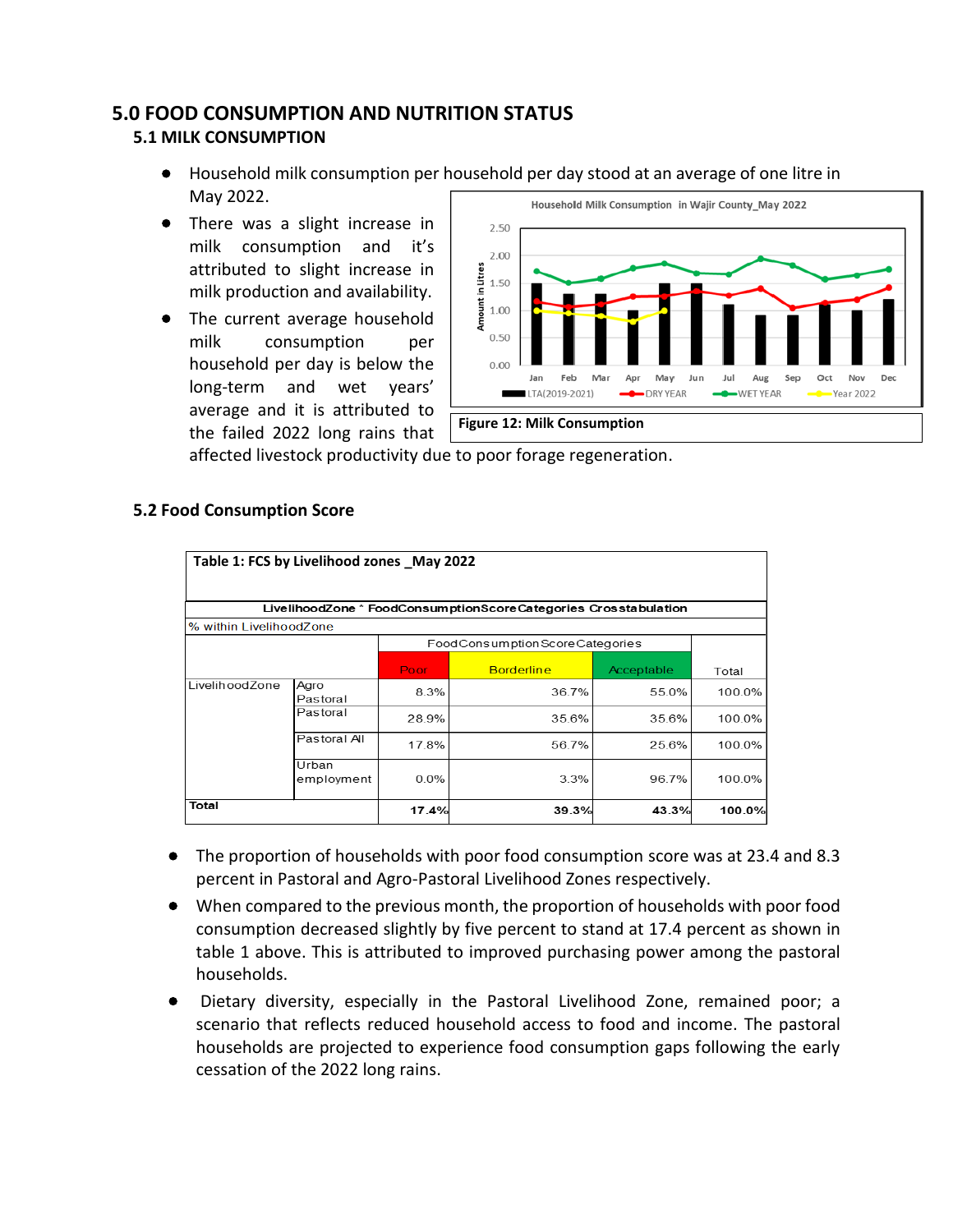#### **5.3 HEALTH AND NUTRITION STATUS**

#### **5.3.1 Nutrition Status**

- Figure 14 below shows the distribution of MUAC colour categories for children under the age of five. The proportion at risk of malnutrition has decreased slightly from 27.3 percent in April 2022 to stand at 26.1 percent in the month under review.
- This slight decrease in malnutrition rate is attributed to slight improvement in milk production, especially in Agro-Pastoral Livelihood Zone where there was improved browse condition due to the little rains received in many parts of the County.



**Figure 13: Malnutrition Rate** 

#### **5.3.2 Health Status**

There were increased diarrheal cases for children under five years of age and adults following the rains received in the last week of April 2022 across the County. Chikungunya outbreak was reported at Wargadud Ward in Tarbaj Sub-County, with five confirmed cases line-listed. Visceral Leishmaniasis was reported in five sub-counties; Wajir West, Eldas, Wajir East, Wajir South and Wajir North. 470 cases have been reported, with a case fatality rate of 0.9 percent.

### **5.4 COPING STRATEGY INDEXES**

## **5.4.1: Reduced coping strategy index (rCSI)**

- The coping mechanisms put in place by the communities to safeguard themselves against the persistent drought, measured using the Reduced Coping Strategy Index (rCSI), stood at 8.4 in the month of May 2022.
- Households in Pastoral Livelihood Zone applied the most coping strategies at 11.9 while those in Agropastoral applied the lowest index at 5.0.



• Strategies commonly employed by pastoral households include relying on less preferred food, borrowing food, reducing number of meals and reducing portion size and quantity for adults.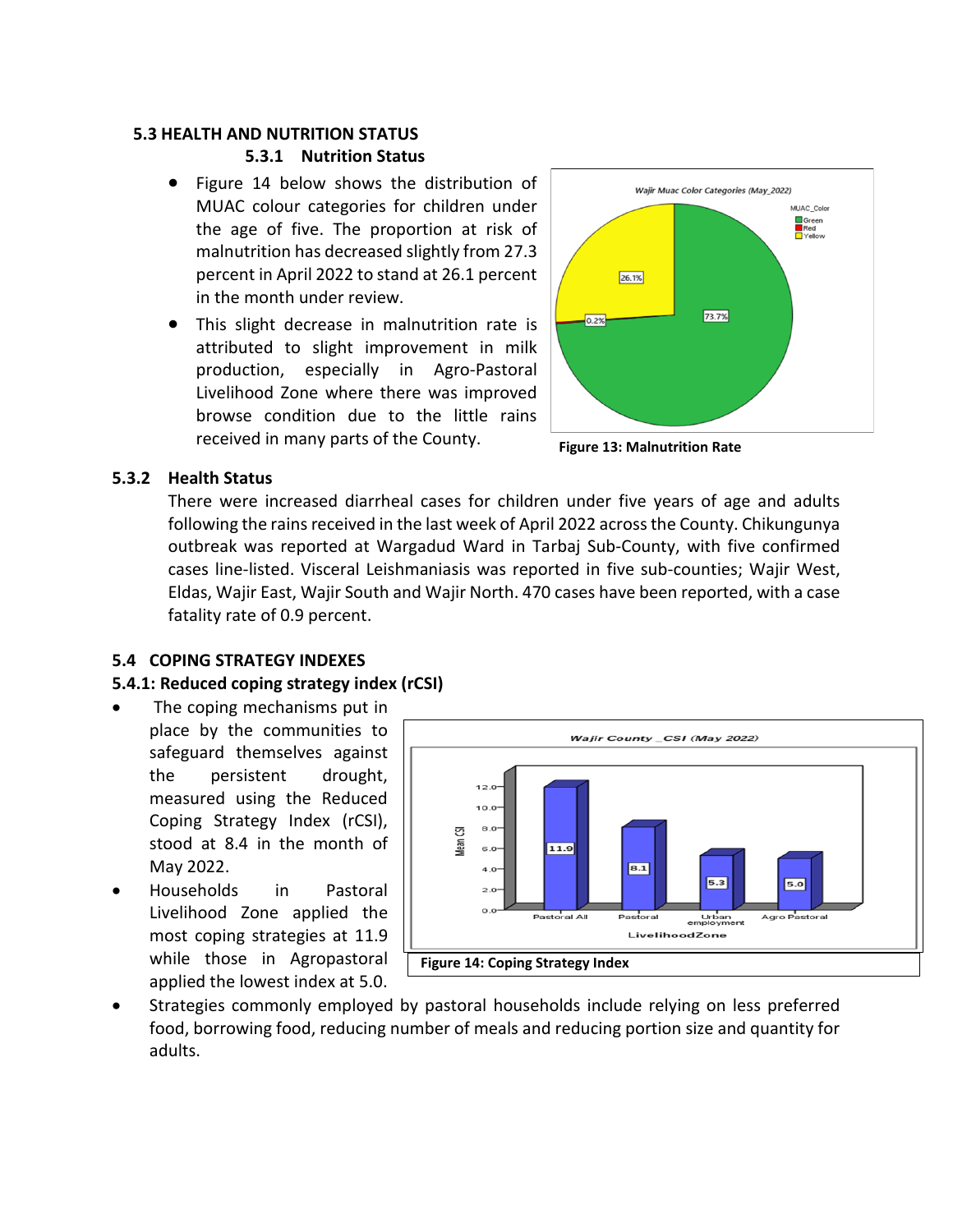# **6. 0 EMERGING ISSUES**

### **6.1 Insecurity/Conflict/Human Displacement**

• There were no cases of insecurity reported during the month under review. There is the need to continue strengthening peace building initiatives following the below average performance of the 2022 long rains.

### **6.2 Migration**

- Migration of livestock within and outside the county was reported. Most of the livestock are within the sub-counties, except those that moved to Garissa, Tana River and Somalia that are yet to come back.
- Migration into the traditional grazing areas in Isiolo and Marsabit Counties has been curtailed by conflicts among the border communities. Pastoralists from the Pastoral Livelihood Zone in Wajir West and Eldas sub counties have limited access to the rangeland resources along the border grazing areas.

### **6.3 Food security prognosis/forecasts**

- According to the Kenya Meteorological Department, Wajir County is likely to experience dry weather conditions in June 2022.
- Pasture and browse conditions are expected to deteriorate in the coming months following the depressed rains received during the long rains season.
- The livestock body condition is expected to worsen from fair to poor due to quick depletion of the available water and forage resources.
- Milk production and consumption is likely to decline as livestock body condition further deteriorates due to depleted forage.
- Livestock prices are likely to decrease due to deteriorating livestock body condition.
- Malnutrition cases will likely increase due to reduced milk production and consumption across the livelihood zones.
- Migration within and outside the County will intensify due to diminishing rangeland resources.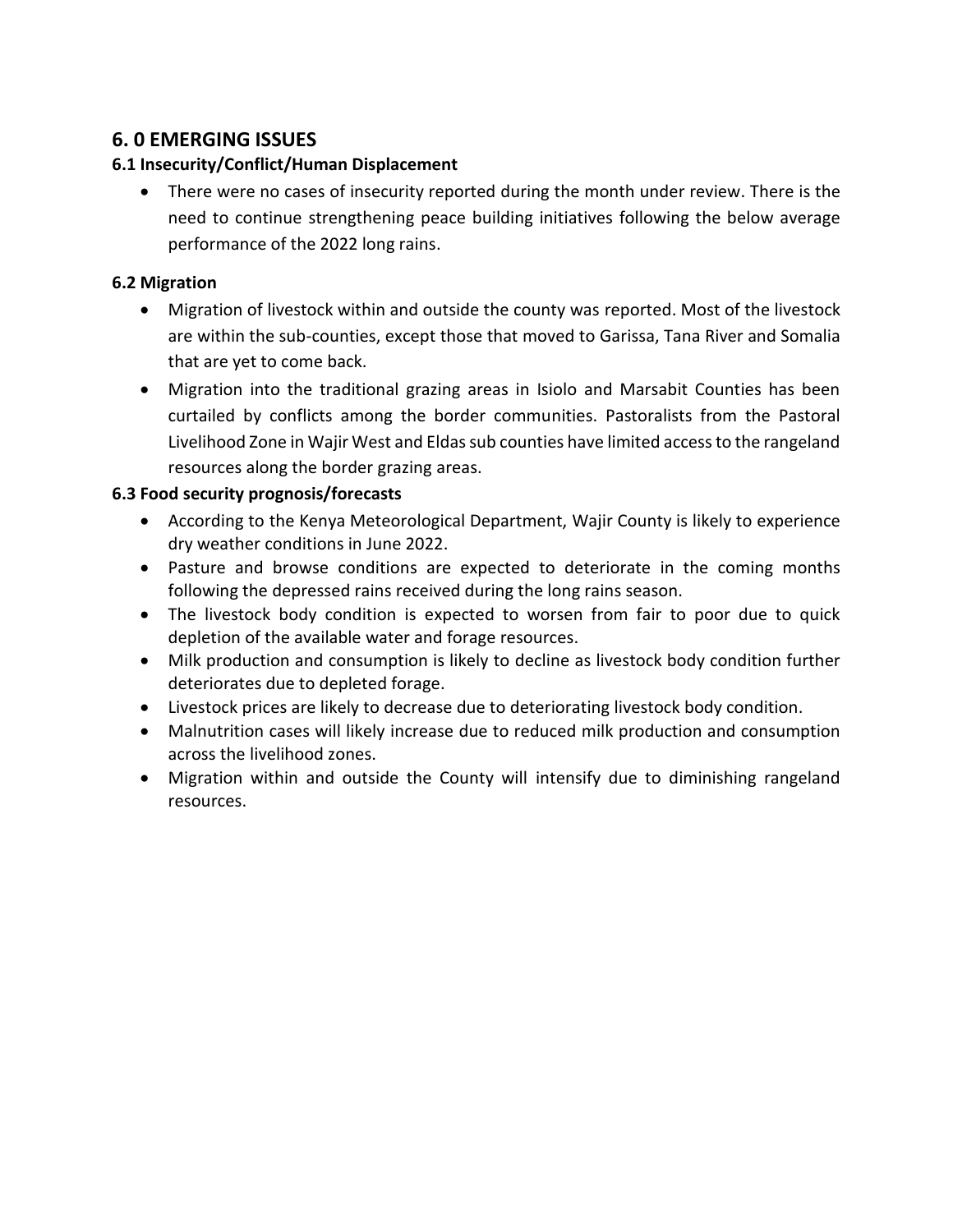## **7.0 Ongoing Interventions**

| Ward                                                    | Intervention                                             | Implementing<br>agencies                  | Cost<br>(Kshs) |  |  |
|---------------------------------------------------------|----------------------------------------------------------|-------------------------------------------|----------------|--|--|
| <b>Livestock</b>                                        |                                                          |                                           |                |  |  |
| All                                                     | Monitoring of livestock migration                        | <b>CGW-DALF</b>                           | 1M             |  |  |
| All                                                     | surveillance<br><b>Disease</b><br>and<br>monitoring      | <b>CWG-DALF</b>                           | 3M             |  |  |
|                                                         | Animal feeds distribution                                | Kenya Red Cross                           |                |  |  |
|                                                         | <b>Food Security/Social Protection</b>                   |                                           |                |  |  |
| All                                                     | <b>Extension services</b>                                | CGW (DALF)                                | 1.5M           |  |  |
| All                                                     | Support in irrigation infrastructure                     | CGW (DALF), WFP                           | 3M             |  |  |
| All                                                     | HSNP-Group 1 & Group 2                                   | <b>NDMA</b>                               | 100M           |  |  |
| All                                                     | Sustainable Food System Cash<br>Transfer                 | <b>WFP</b>                                | 23M            |  |  |
| Elnur, Ibrahim Ure, Burder,<br>Wagalla & Lagbogol South | Cash Transfer                                            | <b>WASDA</b>                              | 6M             |  |  |
| Elben                                                   | Cash Transfer                                            | <b>ALDEF</b>                              | 2.1M           |  |  |
| Arbajahan, Eldas, Basir and<br>Wargadud                 | Cash Transfer                                            | <b>RACIDA</b>                             | 5.6M           |  |  |
| Batalu, Basir                                           | Cash Transfer                                            | Kenya Red Cross                           | 6M             |  |  |
| <b>Health and Nutrition</b>                             |                                                          |                                           |                |  |  |
| All                                                     | Human disease surveillance                               | CGW (Health)                              | 1M             |  |  |
| All sub-counties                                        | Integrated outreach programs                             | CGW-Health<br>UNICEF, SCI, KRCS           | 5M             |  |  |
| All                                                     | <b>IMAM</b> surge                                        | CGW, partners                             | 1M             |  |  |
| <b>Water</b>                                            |                                                          |                                           |                |  |  |
| All                                                     | Rehabilitation and maintenance of<br>strategic boreholes | <b>CGW</b><br>(Water),<br>Kenya Red Cross | 3M             |  |  |
| All sub-counties                                        | Low scale water trucking                                 | CGW, partners                             | 10M            |  |  |